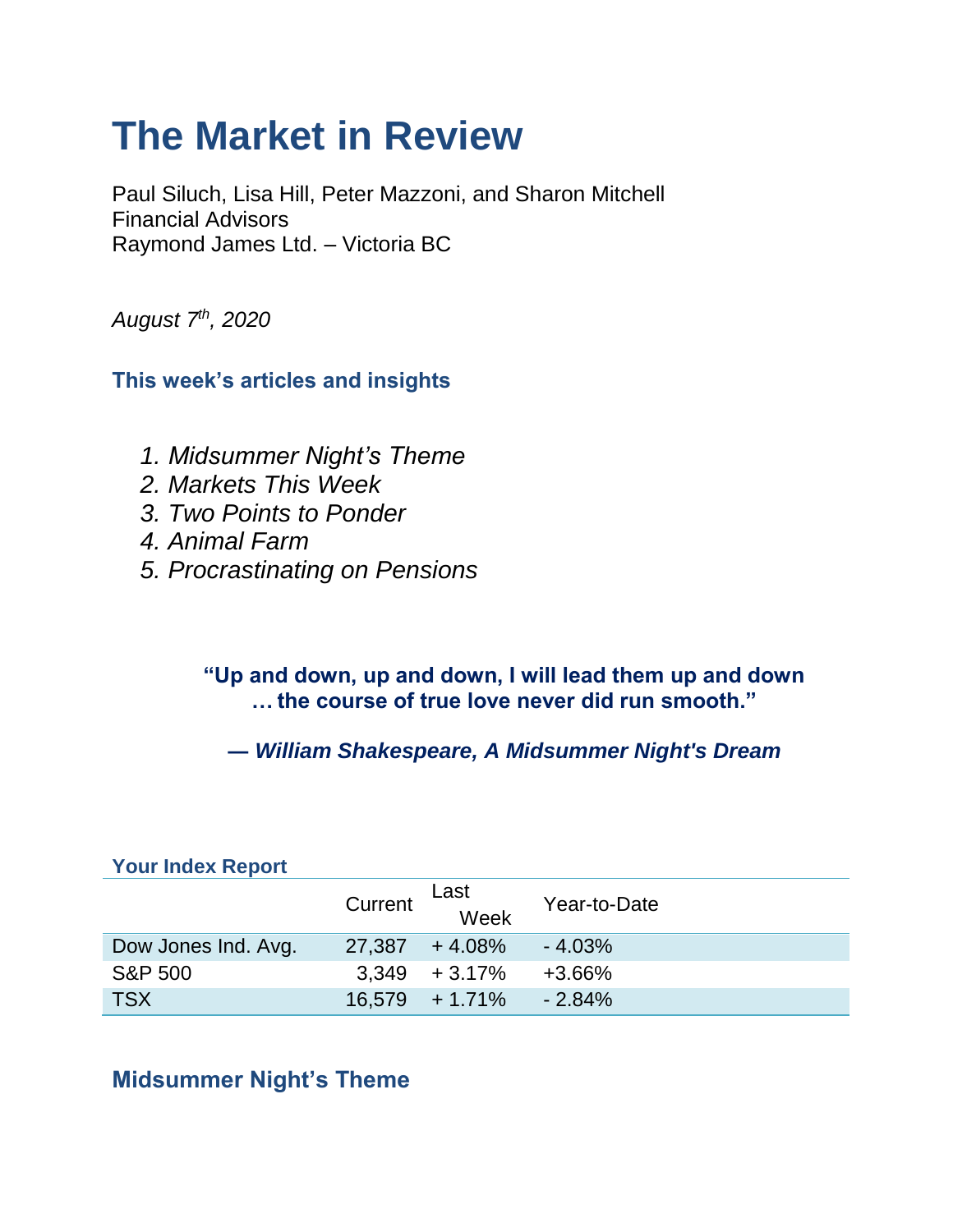It is now Midsummer, which puts us smack in the middle of the market year. August is normally a flat month for markets, yet can be strong in election years.

For many years, the refrain of "Sell in May and go away" was a very profitable course of action. Investors who held on from November 1st through April 30th outpaced those who stayed in the market during the May 1st through October 31st period by a factor of several multiples. The Stock Trader's Almanac formalized this adage into concrete research and named it the "*Best Six Months*" Strategy.

The pattern has been investigated going back to the turn of the century, but the cycle predates the 20<sup>th</sup> century. Ever since humans learned how to farm, the seasonal production of food has shaped our lives.

Wars are a prime example of human activity shaped by the crop cycle. March is named after Mars, the Roman god of war, partly because the campaign season began in March. The Tubilustrium was a ceremony held on March 23<sup>rd</sup> (the spring solstice) to prepare the army for war. Battles were fought after the crops were sown, both so that there would be food when they returned and to let the winter roads dry out for the movement of troops.

In more modern times - and once banking evolved - farmers spent heavily on seed and fertilizer in the spring. This meant money was withdrawn from country banks. The banks would sell investments during the spring to raise this cash, which may have included stocks. Conversely, when the crops were harvested in the fall and sold to the grain pools, money flowed back into farmer's pockets and then to their banks. The funds would then be reinvested for the winter.

Therefore, the "seasonal best months" to invest – November through April - were those experiencing money flows in. When farmers were flush with cash. The "seasonal worst months" were those experiencing money flows out.

The economy has evolved, of course. Only about 2% of North America's citizens today are involved in the agricultural sector, which suggests this seasonal pattern should no longer hold up. However, the "Sell in May" pattern continues to do well. Are there reasons that this pattern still works? Have new patterns emerged that have replaced the old agricultural ones?

Taxes are a bigger factor today. In the US, income taxes are due on April 15th and Canadian ones on April 30th. This is another reason money is pulled from the stock market in the spring. Another reason is the school and vacation cycle. Some European nations virtually shut down in August for holidays. Vacations are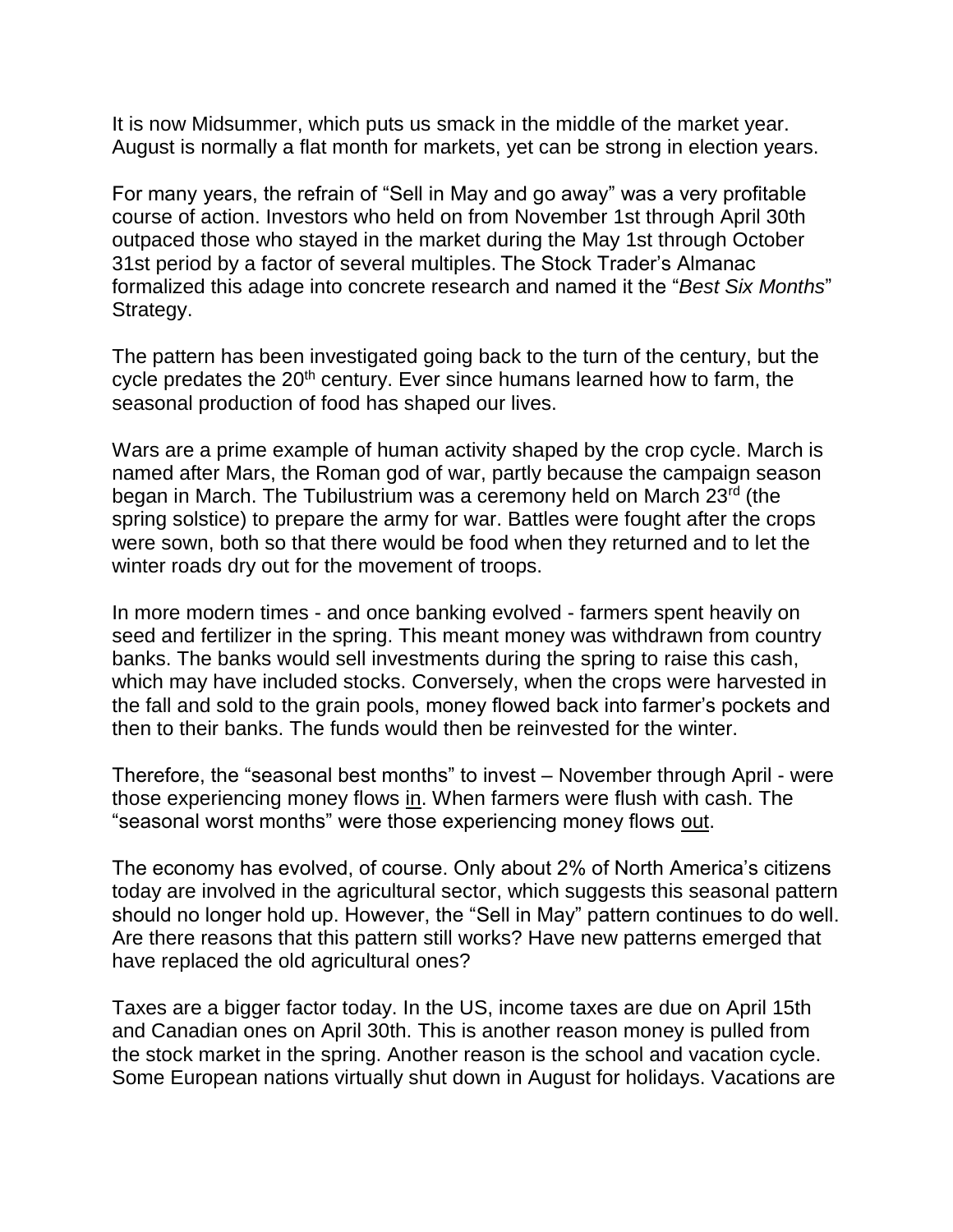expensive - another reason for money to be withdrawn from investments over the summer.

A third possibility is the election cycle. The US federal election normally occurs in early November of each fourth year. Money collectively holds its breath until a new president is decided upon, after which stocks often rally.

So, there are still logical reasons for the "Sell in May" cycle to continue.

However, recent market crashes have thrown a wrench into the works. While a good part of the 2008 decline occurred in October, even more losses occurred from November through March of 2009.

And 2019 through 2020? The "best months" period this year was awful - some of the worst losses in decades. The summer months are normally flat, followed by weakness in the fall. That has not been the case this year.

Yet, even with the two big declines of 2008-9 and 2020 included, the pattern of November-through-April beating May-through-October continues as an enduring regularity.

Just not this year. At least, so far. We still have a tense U.S. election ahead and souring relations with China. It could be an interesting autumn.

### **Markets This Week**

Another interesting week.

Many clients have asked why markets can continue to rise even as the economy is in poor shape. As we have mentioned in previous letters, market conditions don't have to be "good" for stocks to rise, they just have to be "better".

As shown below, airline travel, restaurant bookings, and business hours worked improved up until July, then flat-lined: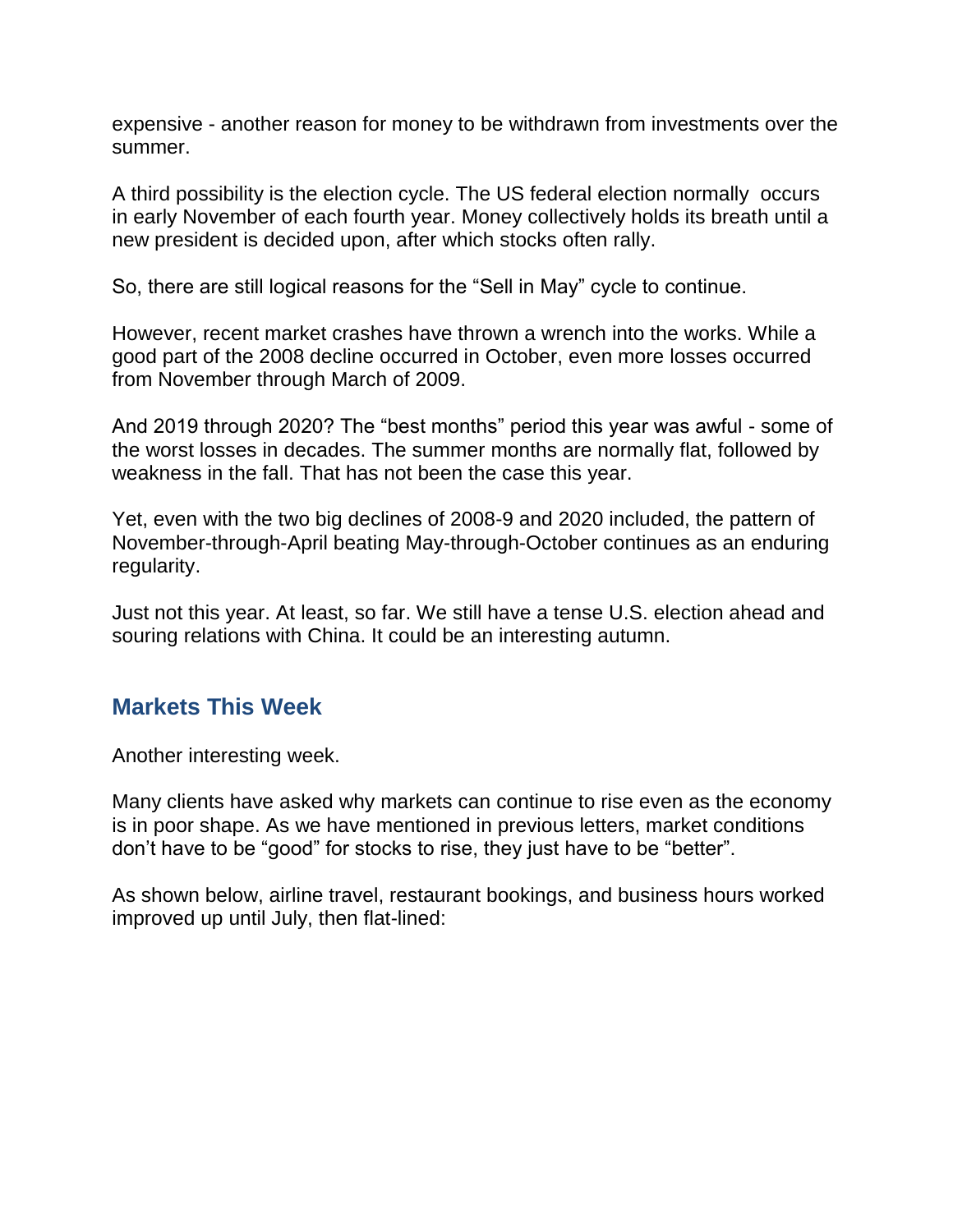

REAL-TIME ECONOMIC INDICATORS SUGGEST THE TRAJECTORY OF THE ECONOMIC RECOVERY IS LOSING MOMENTUM

U.S. unemployment is also improving. As long as you compare the current 11% unemployment to the 19% rate in April:



Because of rising virus infections in several states and renewed lockdowns, it is understood that support measures in both Canada and the U.S. will have to be extended. U.S. Democrats want another \$3T in stimulus measures while the Republicans are offering \$1T. There will be lots of fighting, but they will converge in the middle around \$2T.

July's weakness means more stimulus is on the way. M2 is a measure of money supply: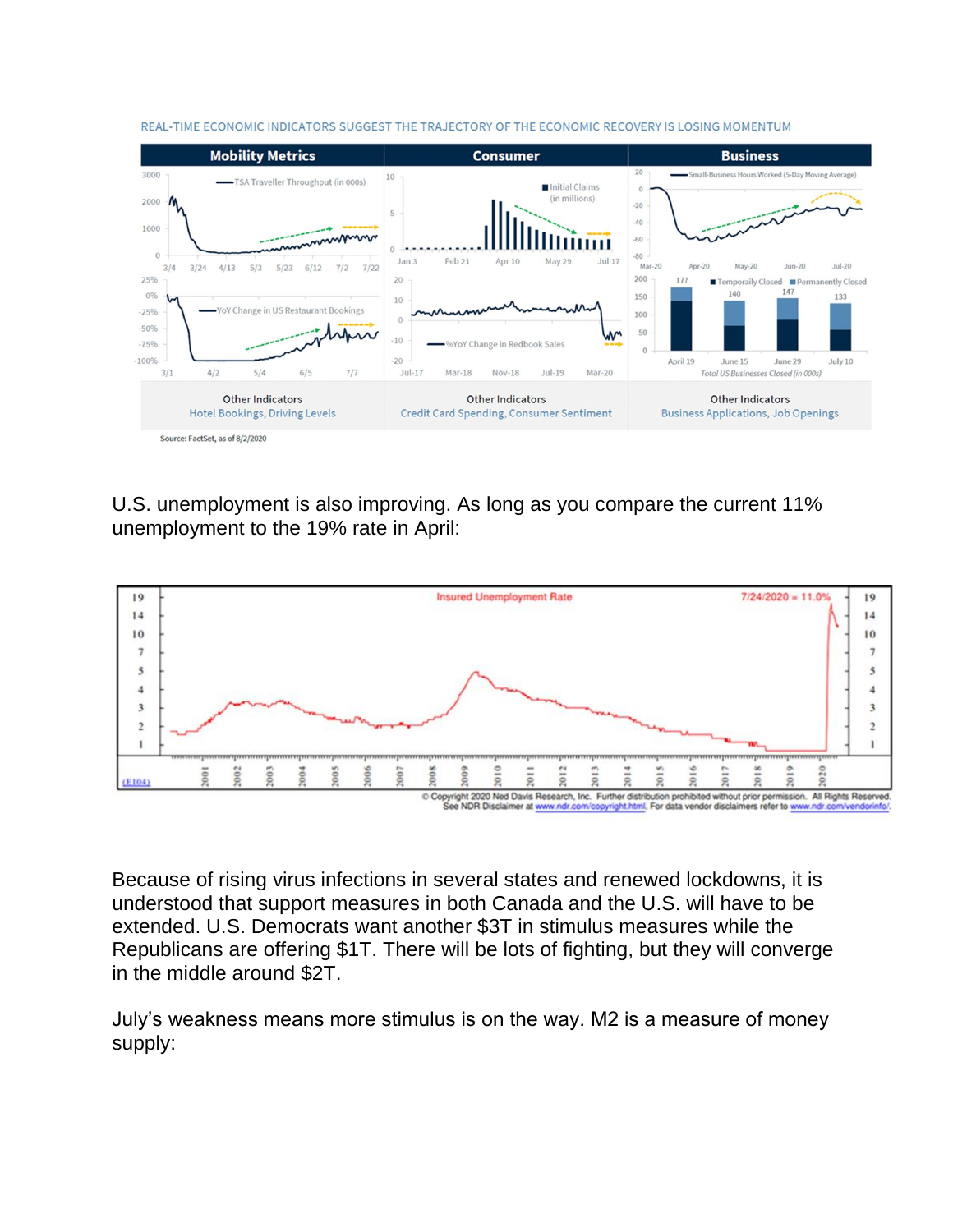

As mentioned at the beginning of this letter, stocks do best when money is flowing in. There is an old saying that goes:

*"In the land of the blind, the one-eyed man is king."*

We can rephrase that as follows:

*"In the land of zeroes, stocks are heroes."*

In today's world of 0% interest rates, stocks look better than most alternatives. All that money has to go somewhere, and stocks are "prime real estate" for money.

It should also be mentioned how crazy the world is going for gold right now. The world's largest physical bullion ETF – the SPDR Gold Shares (**NYSE GLD**) – now holds 1,258 tons of gold bullion. This is more than a quarter of all the gold held at Fort Knox, and exceeds the gold reserves of the Bank of Japan, the Bank of England or the Reserve Bank of India.

### **Two Points to Ponder**

First, we have soaring inflation and deepening deflation happening together, which is a very strange occurrence.

CNN reports:

"From February to June, meat and poultry prices rose nearly 11%, with beef and veal prices seeing the highest rise, spiking 20%. For pork the increase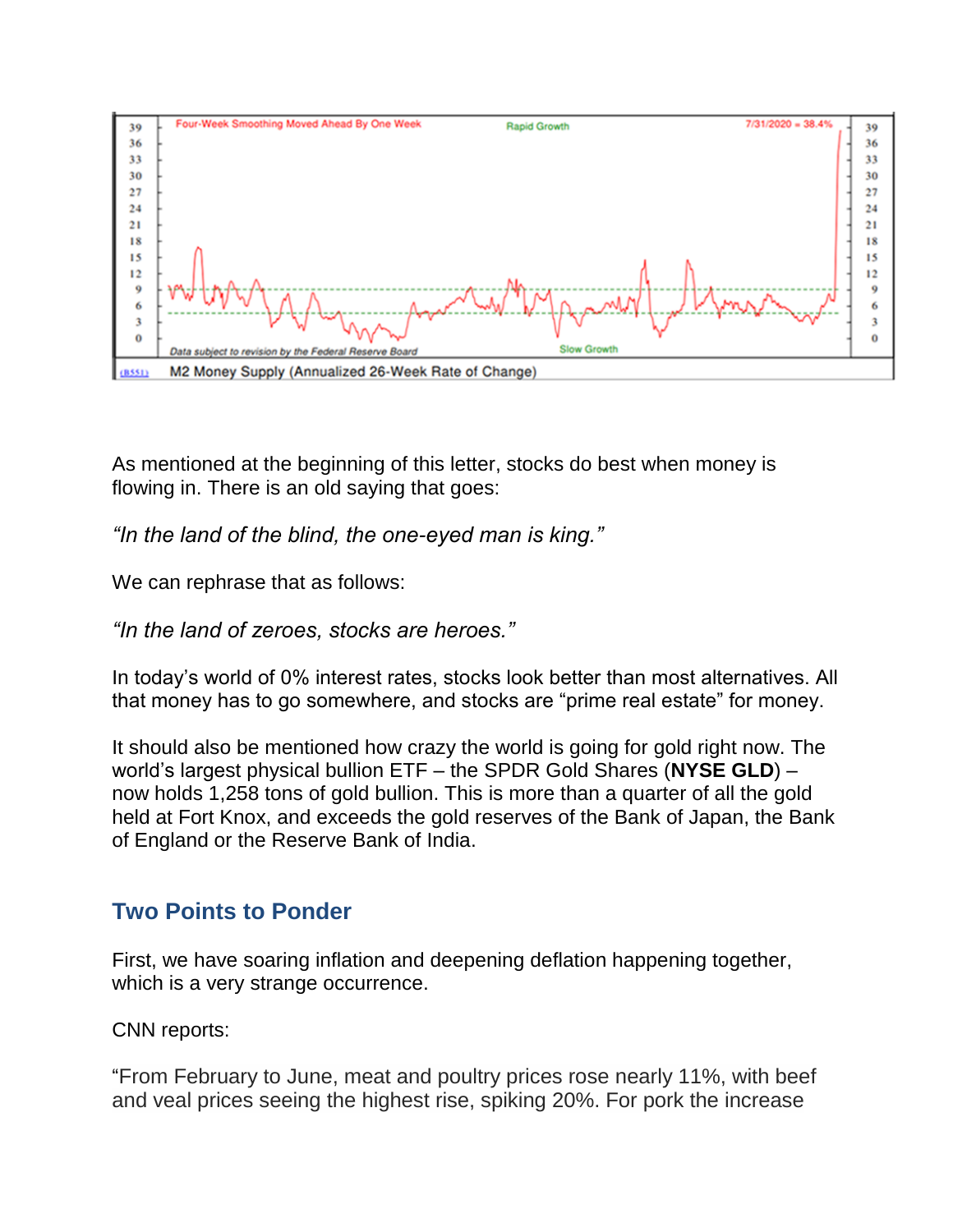was about 8.5%. People are paying more for other staples, too: During the same time period, egg prices shot up 10%, and shoppers shelled out 4% more for cereals and fresh vegetables."

At the same time, we are seeing deflation in what isn't being consumed nearly as much, such as gasoline, hotel rooms, and airplane tickets.

This makes the inflation average appear tame, even as its components are distorting our pocketbooks.

It should also be mentioned that people get very angry when food prices rise. The Arab Spring movement began with food shortages in Syria years ago. This summer's riots may be a version of our own Arab Spring.

Part of the price increase was due to increases in shipment costs during March and April when millions were sheltering in their homes. These pressures are now lessening.

Second, another point to ponder is the pace of a vaccine – or multiple vaccines – for the coronavirus. There are three phases to a drug or vaccine's development:

Phase 1: Is it safe? Phase 2: Does it work? Phase 3: How much of a dose is needed and are there side-effects?

Several vaccine candidates have successfully passed Phase 2. Thanks to the huge push and relaxation of many rules, we are likely to see Phase 3 data for at least one of the new vaccines in early November. This means inoculations could begin this year.

Goldman Sachs suggests that "*Rising chances of an approved coronavirus vaccine by the end of November are underpriced by equity markets*."

While this may seem like an overly rosy scenario, it cannot be ruled out. Stocks may be rising today because they sense a sooner-than-expected solution to the pandemic.

Such a scenario would also not be positive for the "pandemic stocks", such as Amazon (**NASDAQ AMZN**) and Zoom Video (**NASDAQ ZM**). Yes, their business models will continue to do well, but not as well as when everyone is forced to use their services.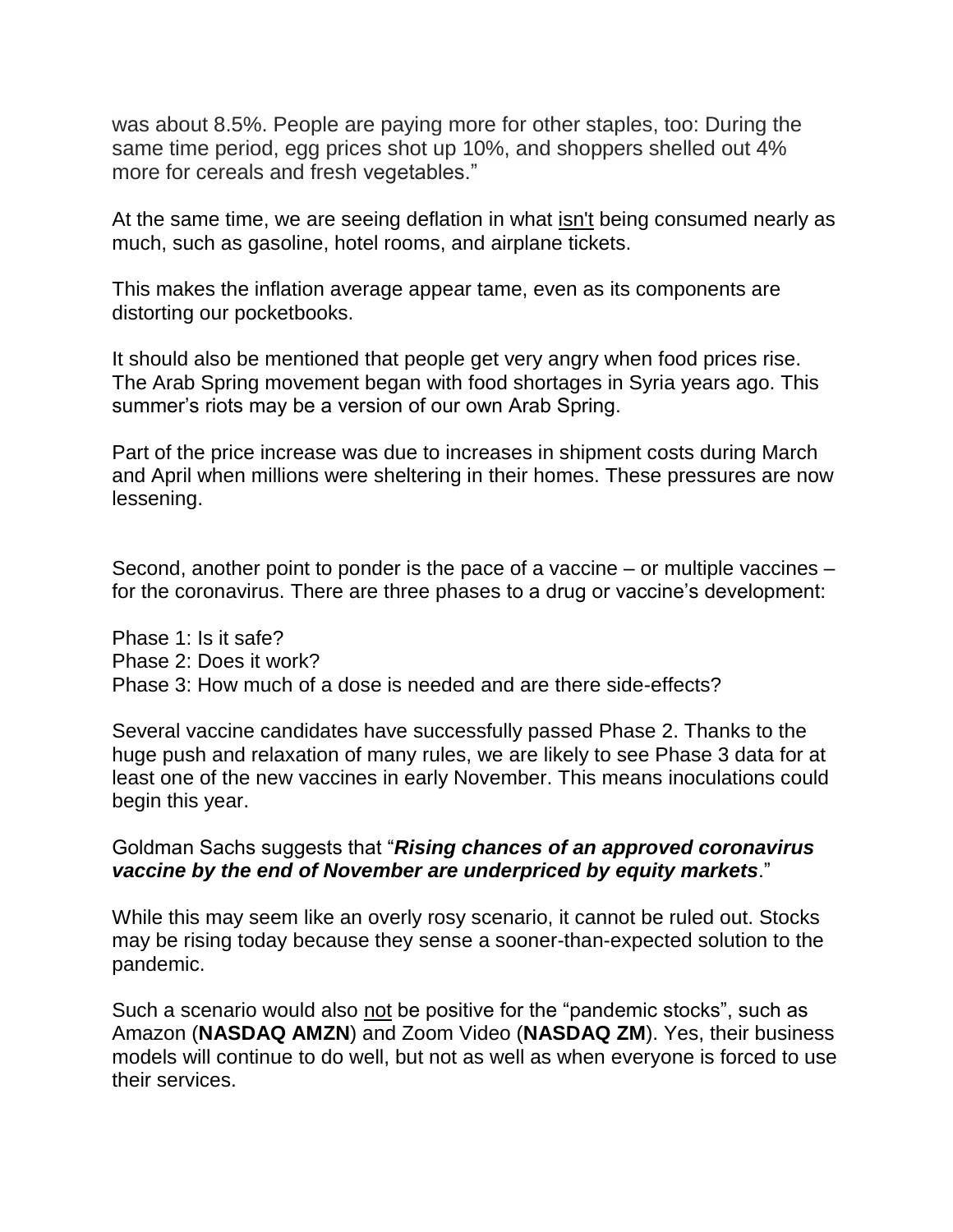### **Animal Farm**

*"All animals are equal, but some animals are more equal than others."*

- George Orwell, Animal Farm

While stock indexes are near all-time highs, they have been lifted by just a few huge stocks. The Big 6 technology stocks now represent over 25% of the S&P 500 and are larger than every stock exchange in the world with the exception of the US. Canada's entire stock market is less than 1/3 the size of these six tech giants combined.

The rest? Many quality stocks are still trading where they were in April. So, when you invest in any of the following Canadian blue chips, you are not paying alltime high prices. In fact,they are quite moderate, with decent yields:

| Yield |
|-------|
| 4.8%  |
| 5.2%  |
| 3.5%  |
| 3.6%  |
| 5.2%  |
| 5.7%  |
| 5.1%  |
| 3.8%  |
|       |

Global giants such as Nestle, Nintendo, Honda, BMW, HSBC, and Glaxo are also lost in the shadows of the Big 6 US companies. International stocks now trade at some of the widest valuation discounts to their US counterparts in years.

In fact, we may be facing a moment similar to those in 1973 and 2000. In both periods, the market had narrowed to one select group of stocks.

In 1973, the **Nifty-Fifty** was the name for a group of 50 stocks that were nobrainers. Who could lose with Xerox, Polaroid and Avon? Yet Xerox fell 71%, Avon 86% and Polaroid 91% over the next decade. The best of the others barely broke even. Why? Because they were expensive and over-popular.

Same thing in 2000 when the dot.com stocks captured the world's fancy. I remember losing a client in 1999 for not buying Cisco (**NASDAQ CSCO**) at \$80 a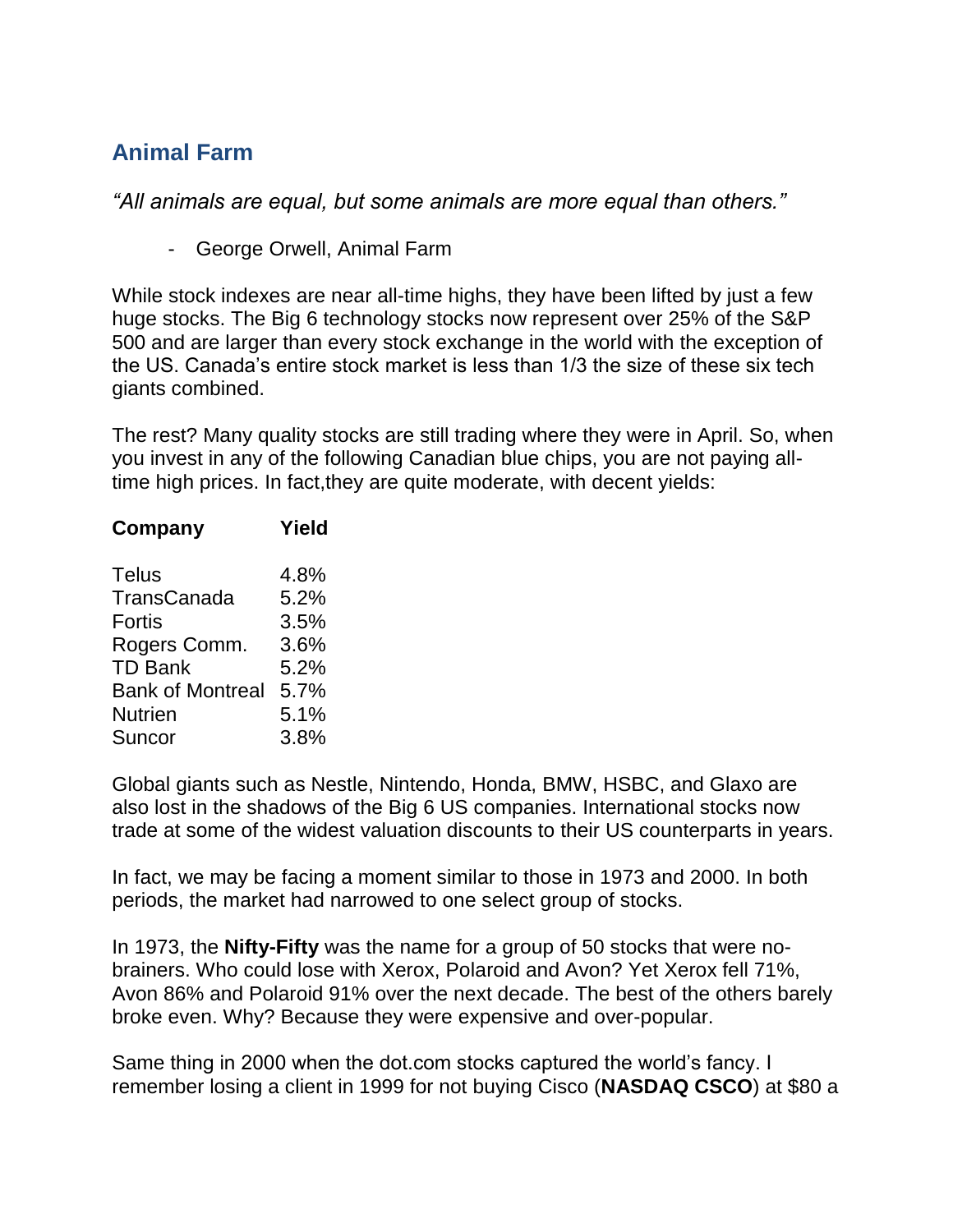share. Cisco peaked at \$140 a year later then fell below \$9 in the ensuing bear market. It has never touched \$80 since.

What followed 1973 was a bear market, then a massive shift to a whole different breed of stocks: value stocks led by commodities and vicious inflation. Perhaps gold's recent rise is signaling such a shift. Oil also rose as much as gold in the 1970s and no manager could survive without a sizeable portion of oil in their holdings.

It is almost a sin to speak of energy stocks these days. The industry has been the worst of every S&P 500 sector in the US. Production has been shut worldwide, drill rigs idled, and workers laid off. Many wells will never be turned on again and valuable knowledge will never return.

Also, the US shale miracle is now in the rear view mirror. The best acreage has been drilled and the easiest oil already pulled out. "High-graded" as they call it.

If we beat this virus and people start travelling again, oil demand will rise. Perhaps not to where it was, but people have short memories. We will want to travel again to make up for lost time.

When oil demand returns, where will that oil come from? Not from offshore rigs many of those have been scrapped and their unsightly activity banned by fossilfree governments. Not from shale, which has been tapped. Not from the oil sands, whose name is only muttered in dark places. And not from the rusting wells of the Middle East, many countries of which are under sanctions.

The surprises ahead may be inflation and all those newly-printed dollars chasing scarce commodities. Yes, it sounds unlikely, but it happened after 1973 and 2000.

### **Procrastinating on Pensions**

Both U.S. Social Security and Canada's Canada Pension Plan (CPP) have features to encourage people to delay receiving payments. Yet very few do. More than 95% of Canadians have taken CPP payments at age 65 or earlier since the plan was revised to allow flexible retirement in the 1980s.

In Canada, you are discounted approximately 7% for every year early you take CPP. If you start your pension at 64 instead of 65, for example, you get \$928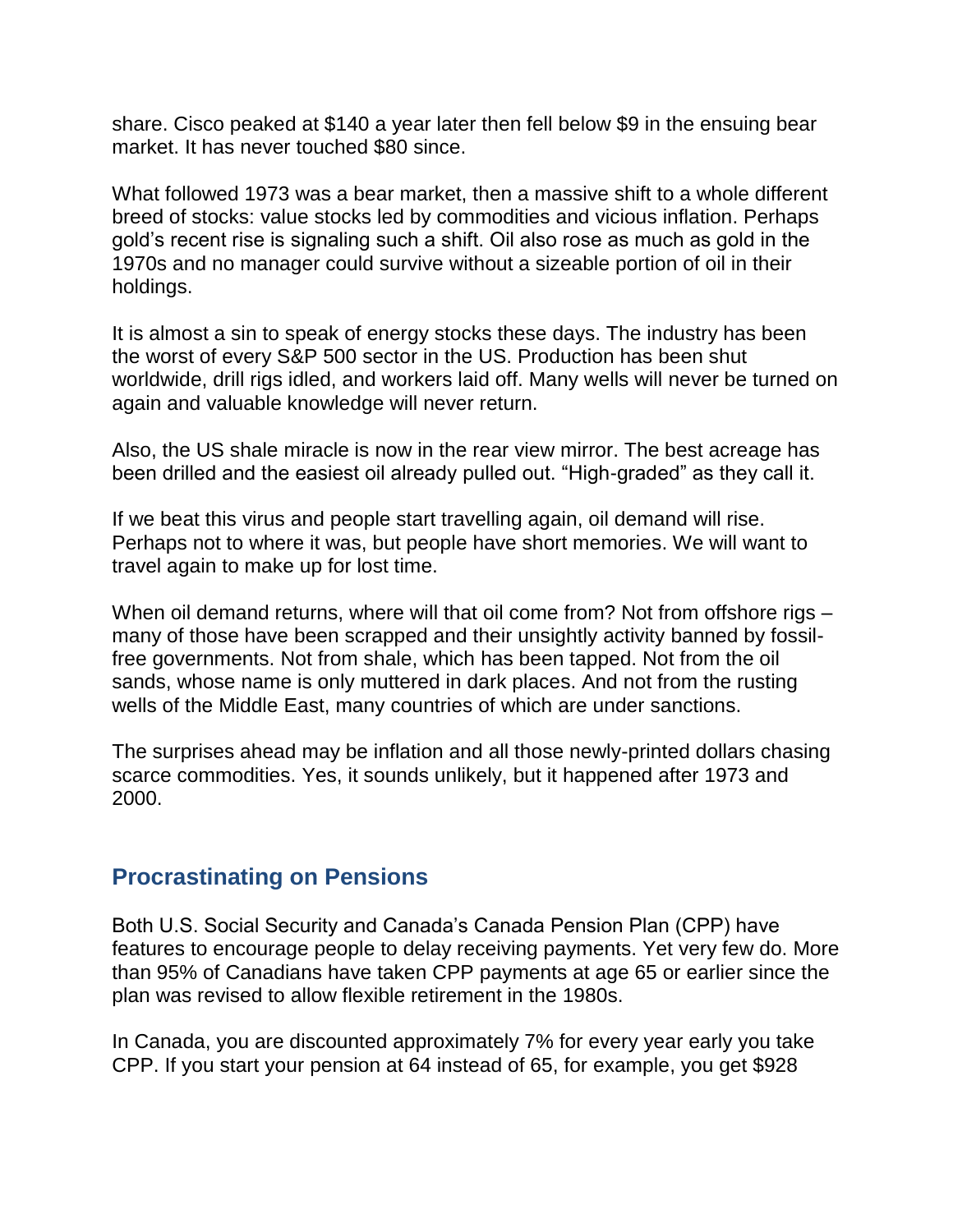instead of \$1,000. This works backward until you face a 36% discount if you start at age 60. The US system is similar.

However, if you wait until 66, you get almost *8.5% more* - \$1,084 instead of \$1,000. This means your government pension will be over 40% higher at age 70 than it would be at age 65.

This didn't matter as much when interest rates were higher. You could just stuff your early pension into a 5% term deposit and pretty much make back the difference. With rates near 0% now, though, the enhanced payment is a gift.

One study shows that 75% to 80% of Canadians would be better off financially by delaying CPP payments.

## *Thank you for your referrals this month! They are always handled with great care and discretion.*

#### **[http://www.dividendvaluepartners.com](https://urldefense.proofpoint.com/v2/url?u=http-3A__www.dividendvaluepartners.com&d=DwMFAw&c=K3dQCUGiI1B95NJ6cl3GoyhMW2dvBOfimZA-83UXll0&r=_6MBBSGYsFznIBwslhTiqBKEz4pHUCTd_9tbh_EpUMY&m=scBAtuMDuWZwK1IVr5YXjdB6aRS-faGHAMq3jOn6sJU&s=enZqe4ZgcjH_33x5dT-vZq9A37d4AhNkXvjc6AbmYww&e=)**

We thank you for your business and your referrals and we hope you find our site user friendly and informative. We welcome your comments.

#### **How to contact us:**

[paul.siluch@raymondjames.ca](https://owa-kel.raymondjames.ca/owa/redir.aspx?SURL=z0BxOCXDlQ-Aad1f_a9igaARxm5Rd1VXE7UcmD4mZ3IZiacj7DPTCG0AYQBpAGwAdABvADoAcABhAHUAbAAuAHMAaQBsAHUAYwBoAEAAcgBhAHkAbQBvAG4AZABqAGEAbQBlAHMALgBjAGEA&URL=mailto%3apaul.siluch%40raymondjames.ca) [lisa.hill@raymondjames.ca](https://owa-kel.raymondjames.ca/owa/redir.aspx?SURL=glaBgdTdxPMFpiw4eumg-PzZXpo9vJyObrXLs1TKtIAZiacj7DPTCG0AYQBpAGwAdABvADoAbABpAHMAYQAuAGgAaQBsAGwAQAByAGEAeQBtAG8AbgBkAGoAYQBtAGUAcwAuAGMAYQA.&URL=mailto%3alisa.hill%40raymondjames.ca) [peter.mazzoni@raymondjames.ca](https://owa-kel.raymondjames.ca/owa/redir.aspx?SURL=3c7mDL9-cZxYXt7CvkOu20QVFy1WCaDQxUZ3BQE6vecZiacj7DPTCG0AYQBpAGwAdABvADoAcABlAHQAZQByAC4AbQBhAHoAegBvAG4AaQBAAHIAYQB5AG0AbwBuAGQAagBhAG0AZQBzAC4AYwBhAA..&URL=mailto%3apeter.mazzoni%40raymondjames.ca) [sharonmitchell@raymondjames.ca](mailto:sharonmitchell@raymondjames.ca)

#### (250) 405-2417

#### *Disclaimers*

*[The information contained in this newsletter was obtained from sources believed to be reliable, however, we cannot](https://owa-kel.raymondjames.ca/owa/redir.aspx?SURL=z0BxOCXDlQ-Aad1f_a9igaARxm5Rd1VXE7UcmD4mZ3IZiacj7DPTCG0AYQBpAGwAdABvADoAcABhAHUAbAAuAHMAaQBsAHUAYwBoAEAAcgBhAHkAbQBvAG4AZABqAGEAbQBlAHMALgBjAGEA&URL=mailto%3apaul.siluch%40raymondjames.ca)  represent that it is accurate or complete. [It is provided as a general source of information and should not be](https://owa-kel.raymondjames.ca/owa/redir.aspx?SURL=z0BxOCXDlQ-Aad1f_a9igaARxm5Rd1VXE7UcmD4mZ3IZiacj7DPTCG0AYQBpAGwAdABvADoAcABhAHUAbAAuAHMAaQBsAHUAYwBoAEAAcgBhAHkAbQBvAG4AZABqAGEAbQBlAHMALgBjAGEA&URL=mailto%3apaul.siluch%40raymondjames.ca)  [considered personal investment advice or solicitation to buy or sell securities.](https://owa-kel.raymondjames.ca/owa/redir.aspx?SURL=z0BxOCXDlQ-Aad1f_a9igaARxm5Rd1VXE7UcmD4mZ3IZiacj7DPTCG0AYQBpAGwAdABvADoAcABhAHUAbAAuAHMAaQBsAHUAYwBoAEAAcgBhAHkAbQBvAG4AZABqAGEAbQBlAHMALgBjAGEA&URL=mailto%3apaul.siluch%40raymondjames.ca) The views expressed are those of the [authors, Paul Siluch and Lisa Hill, and not necessarily those of Raymond James Ltd.](https://owa-kel.raymondjames.ca/owa/redir.aspx?SURL=z0BxOCXDlQ-Aad1f_a9igaARxm5Rd1VXE7UcmD4mZ3IZiacj7DPTCG0AYQBpAGwAdABvADoAcABhAHUAbAAuAHMAaQBsAHUAYwBoAEAAcgBhAHkAbQBvAG4AZABqAGEAbQBlAHMALgBjAGEA&URL=mailto%3apaul.siluch%40raymondjames.ca) Commissions, trailing [commissions, management fees and expenses all may be associated with mutual funds.](https://owa-kel.raymondjames.ca/owa/redir.aspx?SURL=z0BxOCXDlQ-Aad1f_a9igaARxm5Rd1VXE7UcmD4mZ3IZiacj7DPTCG0AYQBpAGwAdABvADoAcABhAHUAbAAuAHMAaQBsAHUAYwBoAEAAcgBhAHkAbQBvAG4AZABqAGEAbQBlAHMALgBjAGEA&URL=mailto%3apaul.siluch%40raymondjames.ca) Please read the prospectus*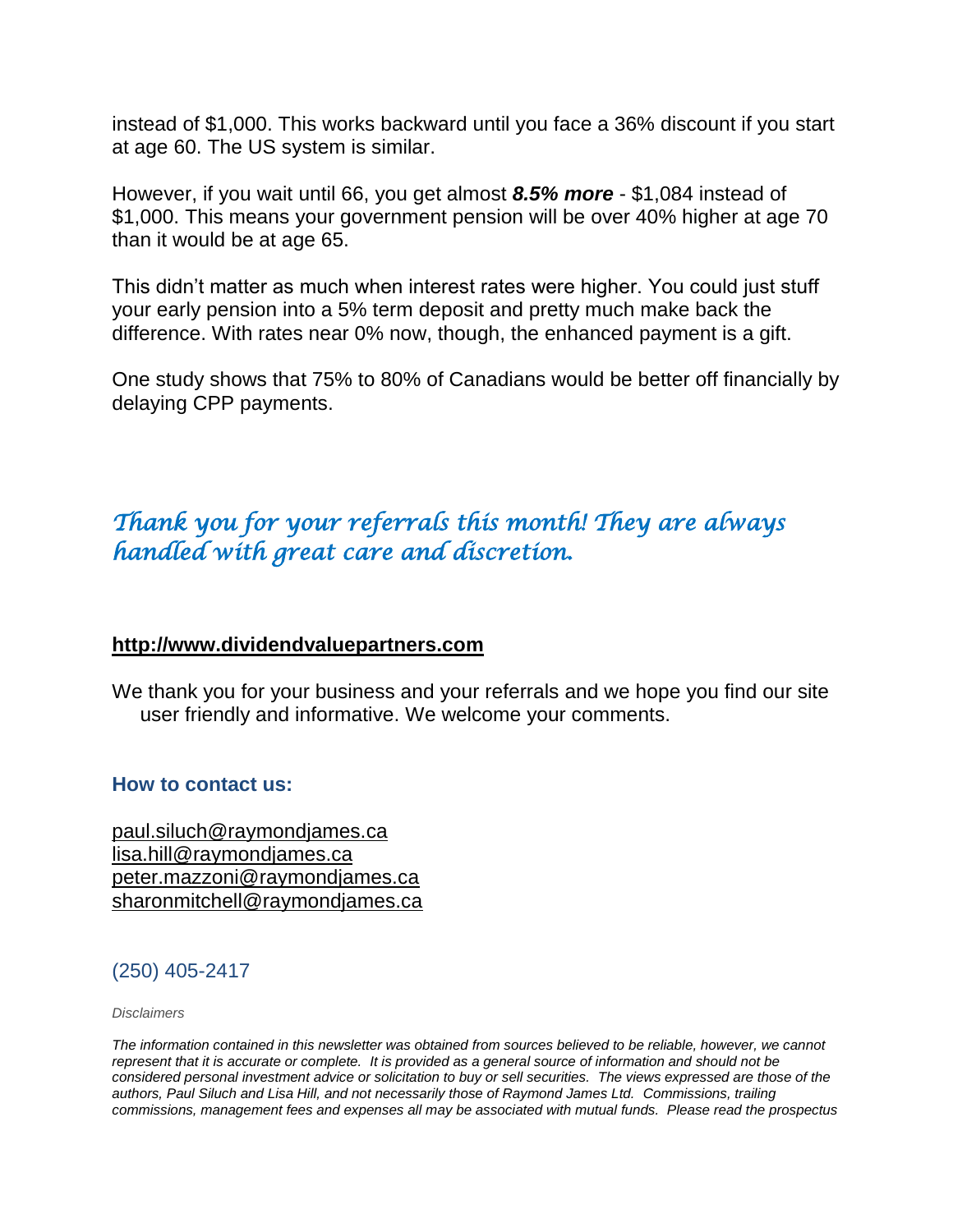*before investing. [The indicated rates of return are the historical annual compounded total returns including changes](https://owa-kel.raymondjames.ca/owa/redir.aspx?SURL=z0BxOCXDlQ-Aad1f_a9igaARxm5Rd1VXE7UcmD4mZ3IZiacj7DPTCG0AYQBpAGwAdABvADoAcABhAHUAbAAuAHMAaQBsAHUAYwBoAEAAcgBhAHkAbQBvAG4AZABqAGEAbQBlAHMALgBjAGEA&URL=mailto%3apaul.siluch%40raymondjames.ca)  [in unit value and reinvestment of all distributions and do not take into account sales, redemption, distribution or](https://owa-kel.raymondjames.ca/owa/redir.aspx?SURL=z0BxOCXDlQ-Aad1f_a9igaARxm5Rd1VXE7UcmD4mZ3IZiacj7DPTCG0AYQBpAGwAdABvADoAcABhAHUAbAAuAHMAaQBsAHUAYwBoAEAAcgBhAHkAbQBvAG4AZABqAGEAbQBlAHMALgBjAGEA&URL=mailto%3apaul.siluch%40raymondjames.ca)  [optional charges or income taxes payable by any security holder that would have reduced returns. Mutual funds are](https://owa-kel.raymondjames.ca/owa/redir.aspx?SURL=z0BxOCXDlQ-Aad1f_a9igaARxm5Rd1VXE7UcmD4mZ3IZiacj7DPTCG0AYQBpAGwAdABvADoAcABhAHUAbAAuAHMAaQBsAHUAYwBoAEAAcgBhAHkAbQBvAG4AZABqAGEAbQBlAHMALgBjAGEA&URL=mailto%3apaul.siluch%40raymondjames.ca)  [not guaranteed, their values change frequently and past performance may not be repeated.](https://owa-kel.raymondjames.ca/owa/redir.aspx?SURL=z0BxOCXDlQ-Aad1f_a9igaARxm5Rd1VXE7UcmD4mZ3IZiacj7DPTCG0AYQBpAGwAdABvADoAcABhAHUAbAAuAHMAaQBsAHUAYwBoAEAAcgBhAHkAbQBvAG4AZABqAGEAbQBlAHMALgBjAGEA&URL=mailto%3apaul.siluch%40raymondjames.ca) This newsletter is [intended for distribution only in those jurisdictions where Raymond James Ltd. is registered as a dealer in](https://owa-kel.raymondjames.ca/owa/redir.aspx?SURL=z0BxOCXDlQ-Aad1f_a9igaARxm5Rd1VXE7UcmD4mZ3IZiacj7DPTCG0AYQBpAGwAdABvADoAcABhAHUAbAAuAHMAaQBsAHUAYwBoAEAAcgBhAHkAbQBvAG4AZABqAGEAbQBlAHMALgBjAGEA&URL=mailto%3apaul.siluch%40raymondjames.ca)  securities. [Any distribution or dissemination of this newsletter in any other jurisdiction is strictly prohibited.](https://owa-kel.raymondjames.ca/owa/redir.aspx?SURL=z0BxOCXDlQ-Aad1f_a9igaARxm5Rd1VXE7UcmD4mZ3IZiacj7DPTCG0AYQBpAGwAdABvADoAcABhAHUAbAAuAHMAaQBsAHUAYwBoAEAAcgBhAHkAbQBvAG4AZABqAGEAbQBlAHMALgBjAGEA&URL=mailto%3apaul.siluch%40raymondjames.ca) This [newsletter is not intended for nor should it be distributed to any person in the USA. Raymond James Ltd. is a member](https://owa-kel.raymondjames.ca/owa/redir.aspx?SURL=z0BxOCXDlQ-Aad1f_a9igaARxm5Rd1VXE7UcmD4mZ3IZiacj7DPTCG0AYQBpAGwAdABvADoAcABhAHUAbAAuAHMAaQBsAHUAYwBoAEAAcgBhAHkAbQBvAG4AZABqAGEAbQBlAHMALgBjAGEA&URL=mailto%3apaul.siluch%40raymondjames.ca)  [of the Canadian Investor Protection Fund.](https://owa-kel.raymondjames.ca/owa/redir.aspx?SURL=z0BxOCXDlQ-Aad1f_a9igaARxm5Rd1VXE7UcmD4mZ3IZiacj7DPTCG0AYQBpAGwAdABvADoAcABhAHUAbAAuAHMAaQBsAHUAYwBoAEAAcgBhAHkAbQBvAG4AZABqAGEAbQBlAHMALgBjAGEA&URL=mailto%3apaul.siluch%40raymondjames.ca)* 

*Raymond James [does not accept orders and/or instructions regarding your account by e-mail, voice mail, fax or any](https://owa-kel.raymondjames.ca/owa/redir.aspx?SURL=z0BxOCXDlQ-Aad1f_a9igaARxm5Rd1VXE7UcmD4mZ3IZiacj7DPTCG0AYQBpAGwAdABvADoAcABhAHUAbAAuAHMAaQBsAHUAYwBoAEAAcgBhAHkAbQBvAG4AZABqAGEAbQBlAHMALgBjAGEA&URL=mailto%3apaul.siluch%40raymondjames.ca)  alternate method. [Transactional details do not supersede normal trade confirmations or statements.](https://owa-kel.raymondjames.ca/owa/redir.aspx?SURL=z0BxOCXDlQ-Aad1f_a9igaARxm5Rd1VXE7UcmD4mZ3IZiacj7DPTCG0AYQBpAGwAdABvADoAcABhAHUAbAAuAHMAaQBsAHUAYwBoAEAAcgBhAHkAbQBvAG4AZABqAGEAbQBlAHMALgBjAGEA&URL=mailto%3apaul.siluch%40raymondjames.ca) E-mail sent [through the Internet is not secure or confidential.](https://owa-kel.raymondjames.ca/owa/redir.aspx?SURL=z0BxOCXDlQ-Aad1f_a9igaARxm5Rd1VXE7UcmD4mZ3IZiacj7DPTCG0AYQBpAGwAdABvADoAcABhAHUAbAAuAHMAaQBsAHUAYwBoAEAAcgBhAHkAbQBvAG4AZABqAGEAbQBlAHMALgBjAGEA&URL=mailto%3apaul.siluch%40raymondjames.ca) We reserve the right to monitor all e-mail.*

*[Any information provided in this e-mail has been prepared from sources believed to be reliable, but is not guaranteed](https://owa-kel.raymondjames.ca/owa/redir.aspx?SURL=z0BxOCXDlQ-Aad1f_a9igaARxm5Rd1VXE7UcmD4mZ3IZiacj7DPTCG0AYQBpAGwAdABvADoAcABhAHUAbAAuAHMAaQBsAHUAYwBoAEAAcgBhAHkAbQBvAG4AZABqAGEAbQBlAHMALgBjAGEA&URL=mailto%3apaul.siluch%40raymondjames.ca)  by Raymond James [and is not a complete summary or statement of all available data necessary for making an](https://owa-kel.raymondjames.ca/owa/redir.aspx?SURL=z0BxOCXDlQ-Aad1f_a9igaARxm5Rd1VXE7UcmD4mZ3IZiacj7DPTCG0AYQBpAGwAdABvADoAcABhAHUAbAAuAHMAaQBsAHUAYwBoAEAAcgBhAHkAbQBvAG4AZABqAGEAbQBlAHMALgBjAGEA&URL=mailto%3apaul.siluch%40raymondjames.ca)  investment decision. [Any information provided is for informational purposes only and does not constitute a](https://owa-kel.raymondjames.ca/owa/redir.aspx?SURL=z0BxOCXDlQ-Aad1f_a9igaARxm5Rd1VXE7UcmD4mZ3IZiacj7DPTCG0AYQBpAGwAdABvADoAcABhAHUAbAAuAHMAaQBsAHUAYwBoAEAAcgBhAHkAbQBvAG4AZABqAGEAbQBlAHMALgBjAGEA&URL=mailto%3apaul.siluch%40raymondjames.ca)  recommendation. Raymond James [and its employees may own options, rights or warrants to purchase any of the](https://owa-kel.raymondjames.ca/owa/redir.aspx?SURL=z0BxOCXDlQ-Aad1f_a9igaARxm5Rd1VXE7UcmD4mZ3IZiacj7DPTCG0AYQBpAGwAdABvADoAcABhAHUAbAAuAHMAaQBsAHUAYwBoAEAAcgBhAHkAbQBvAG4AZABqAGEAbQBlAHMALgBjAGEA&URL=mailto%3apaul.siluch%40raymondjames.ca)  securities mentioned in e-mail. [This e-mail is intended only for the person or entity to which it is addressed and may](https://owa-kel.raymondjames.ca/owa/redir.aspx?SURL=z0BxOCXDlQ-Aad1f_a9igaARxm5Rd1VXE7UcmD4mZ3IZiacj7DPTCG0AYQBpAGwAdABvADoAcABhAHUAbAAuAHMAaQBsAHUAYwBoAEAAcgBhAHkAbQBvAG4AZABqAGEAbQBlAHMALgBjAGEA&URL=mailto%3apaul.siluch%40raymondjames.ca)  contain confidential and/or privileged material. [Any review, retransmission, dissemination or other use of, or taking of](https://owa-kel.raymondjames.ca/owa/redir.aspx?SURL=z0BxOCXDlQ-Aad1f_a9igaARxm5Rd1VXE7UcmD4mZ3IZiacj7DPTCG0AYQBpAGwAdABvADoAcABhAHUAbAAuAHMAaQBsAHUAYwBoAEAAcgBhAHkAbQBvAG4AZABqAGEAbQBlAHMALgBjAGEA&URL=mailto%3apaul.siluch%40raymondjames.ca)  [any action in reliance upon, this information by persons or entities other than the intended recipient is prohibited.](https://owa-kel.raymondjames.ca/owa/redir.aspx?SURL=z0BxOCXDlQ-Aad1f_a9igaARxm5Rd1VXE7UcmD4mZ3IZiacj7DPTCG0AYQBpAGwAdABvADoAcABhAHUAbAAuAHMAaQBsAHUAYwBoAEAAcgBhAHkAbQBvAG4AZABqAGEAbQBlAHMALgBjAGEA&URL=mailto%3apaul.siluch%40raymondjames.ca)*

*This email newsletter may provide links to other Internet sites for the convenience of users. Raymond James Ltd. is not responsible for the availability or content of these external sites, nor does Raymond James Ltd endorse, warrant or guarantee the products, services or information described or offered at these other Internet sites. Users cannot assume that the external sites will abide by the same Privacy Policy which Raymond James Ltd adheres to.*

*Commissions, trailing commissions, management fees and expenses all may be associated with mutual fund investments. Please read the prospectus before investing. There can be no assurances that the fund will be able to maintain its net asset value per security at a constant amount or that the full amount of your investment in the fund will be returned to you. Mutual funds and other securities are not insured nor guaranteed, their values change frequently and past performance may not be repeated.*

*Amazon.com, Inc. - Raymond James & Associates, Inc. makes a market in the shares of Amazon.com, Inc. TC Energy Corporation - Raymond James & Associates, Inc. makes a market in the shares of TC Energy Corporation. The analyst or associate at Raymond James Ltd. has viewed the material operations of TC Energy Corporation.*

*Nutrien Ltd. - Raymond James & Associates, Inc. makes a market in the shares of Nutrien Ltd. The analyst or associate at Raymond James Ltd. has viewed the material operations of Nutrien Ltd. Suncor Energy Inc. - Raymond James & Associates, Inc. makes a market in the shares of Suncor Energy Inc. The analyst or associate at Raymond James Ltd. has viewed the material operations of Suncor Energy Inc.*

*Prices shown as of August 7th, 2020*

*You are receiving this message because our records indicate that you have requested this information. If you no longer wish to receive research from Raymond James, please reply to this message with unsubscribe in the subject line and include your name and/or company name in the message. Additional Risk and Disclosure information, as well as more information on the Raymond James rating system and suitability categories, is available at [www.rjcapitalmarkets.com/Disclosures/Index.](https://owa-kel.raymondjames.ca/owa/redir.aspx?SURL=xhOB4gpVfLOskwdkUL9L2f18Fq4IG2rgvMfuIIX7BlwZiacj7DPTCGgAdAB0AHAAOgAvAC8AdwB3AHcALgByAGoAYwBhAHAAaQB0AGEAbABtAGEAcgBrAGUAdABzAC4AYwBvAG0ALwBEAGkAcwBjAGwAbwBzAHUAcgBlAHMALwBJAG4AZABlAHgA&URL=http%3a%2f%2fwww.rjcapitalmarkets.com%2fDisclosures%2fIndex)*

\_\_\_\_\_\_\_\_\_\_\_\_\_\_\_\_\_\_\_\_\_\_\_\_\_\_\_\_\_\_\_\_\_\_\_\_\_\_\_\_\_\_\_\_\_\_\_\_\_\_\_\_\_\_\_\_\_\_\_\_\_\_\_\_\_\_\_\_\_\_\_\_\_\_\_\_\_\_\_\_\_\_\_\_

This email, and any files transmitted, is confidential and may contain privileged information. Any unauthorized dissemination or copying is strictly prohibited. If you have received this email in error, please delete it and notify the sender immediately. We may monitor and review the content of all email communications. Trade instructions by email or voicemail will not be accepted or acted upon. Please contact us directly by telephone to place trades. Unless otherwise stated, opinions expressed in this email are those of the author and are not endorsed by Raymond James. Raymond James accepts no liability for any errors, omissions, loss or damage arising from the content, transmission or receipt of this email. Raymond James Ltd. is a member of the Canadian Investor Protection Fund.

Le présent courriel, de même que tout fichier transmis en pièce jointe, est de nature confidentielle et peut contenir des renseignements privilégiés. Toute diffusion ou reproduction en est strictement interdite. Si vous avez reçu ce courriel par erreur, veuillez le supprimer et en informer immédiatement l'expéditeur. Nous pouvons surveiller et